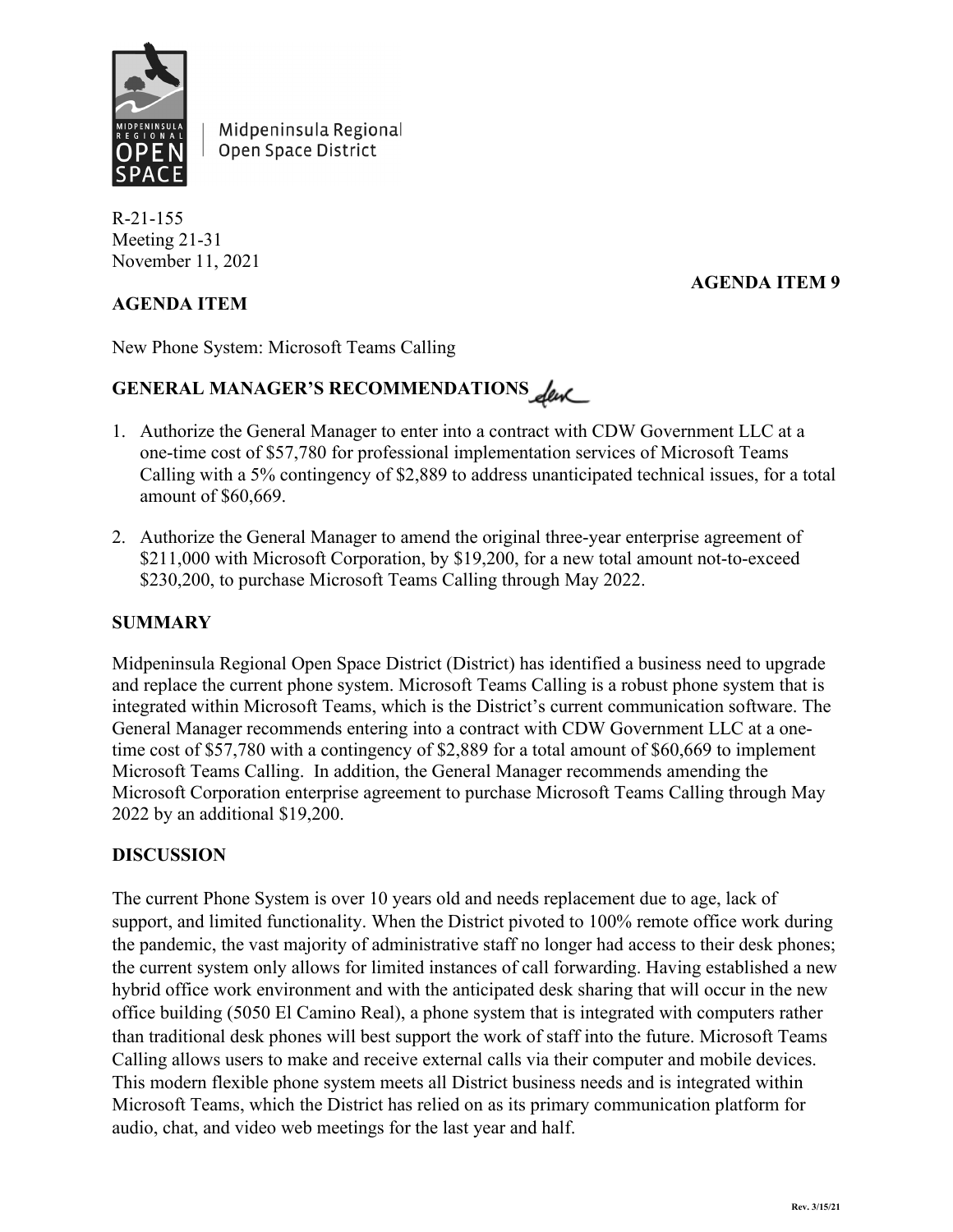In March 2019 (R-19-34), the District entered into a 3-year Enterprise Agreement with Microsoft Corporation for the purchase of Microsoft Office 365. Currently, Microsoft Teams Calling is not included in the District's Microsoft Office 365 suite of software, therefore an additional licensing fee of \$19,200 is required to implement Teams Calling. Microsoft Teams monthly licensing fee for current staffing numbers is \$3840; the District pays on average \$2900 monthly for its current phone service, which will be discontinued when Teams is implemented. In March 2022, the District plans to enter into a new Enterprise Agreement with Microsoft Corporation that will include Microsoft Teams Calling.

In addition to purchasing Microsoft Teams Calling, the District is seeking professional support to configure, implement, and train staff on the new phone system, as well as migrate phone numbers from the District's current phone system, allowing staff to retain their numbers. CDW Government LLC has extensive experience with Microsoft Teams Calling implementation. CDW Government LLC services would be procured through a Sourcewell cooperative purchasing agreement. Participation in Sourcewell is available at no-cost, no obligation, and no liability to public agencies. Sourcewell conducts a rigorous vetting process that follows the competitive contracting law process to solicit, evaluate, and award cooperative purchasing contracts for goods and services. Sourcewell saves purchasers money by offering better volume pricing, reducing administrative time in soliciting bids, and combining the purchasing power of more than 50,000 organizations. Section IV.C of Board Purchasing Policy 3.03*, Public Contract Bidding, Vendor and Professional Consultant Selection, and Purchasing Policy* provides that the District may "join in cooperative purchasing agreements with other public agencies (e.g., the State of California, counties, cities, schools, or other special districts) to purchase goods or services at a price established by that agency through a competitive bidding process." The General Manager recommends entering into an agreement with CDW Government LLC for a not-to-exceed amount of \$60,669 to implement Microsoft Teams Calling at the District.

### **FISCAL IMPACT**

There are sufficient funds in the adopted FY22 Budget to cover the cost of the recommendation.

# **BOARD AND COMMITTEE REVIEW**

• On March 27, 2019, the Board of Directors approved the General Managers recommendation to enter into a three-year agreement with Microsoft for services, including email, SharePoint, Windows 10, for a not-to-exceed amount of \$211,000. [\(R-19-34,](https://www.openspace.org/sites/default/files/20190327_Microsoft%20Enterprise%20License%20Renewal_R-19-34.pdf) [Meeting Minutes\)](https://www.openspace.org/sites/default/files/20190327_BOD_minutes_APPROVED.pdf)

### **PUBLIC NOTICE**

Public notice was provided as required by the Brown Act.

# **CEQA COMPLIANCE**

This item is not a project subject to the California Environmental Quality Act

### **NEXT STEPS**

Upon Board approval, the General Manager will enter into a contract with CDW Government LLC for Microsoft Teams Calling implementation, and purchase Microsoft Teams Calling.